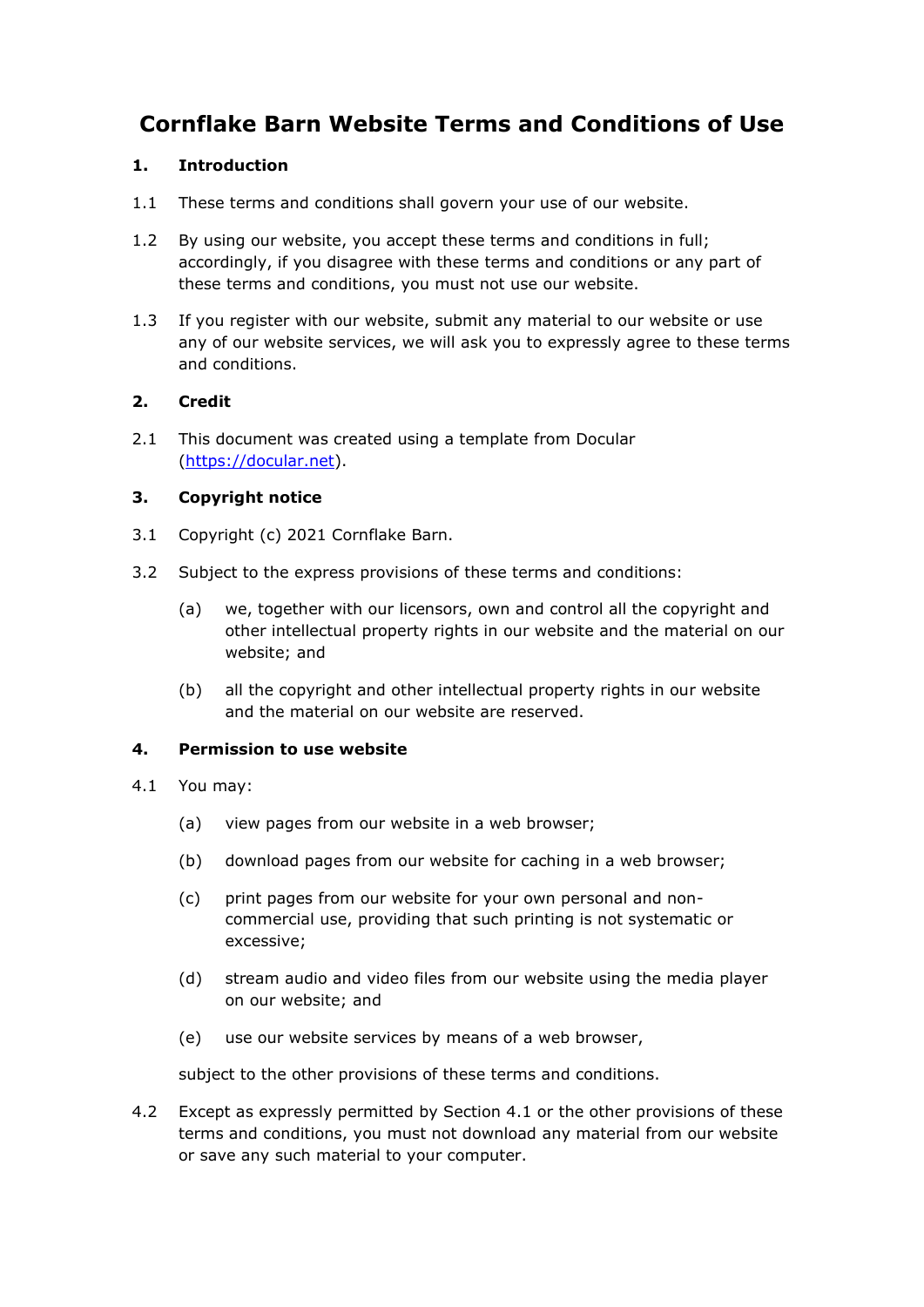- 4.3 You may only use our website for your own personal purposes; you must not use our website for any other purposes.
- 4.4 Except as expressly permitted by these terms and conditions, you must not edit or otherwise modify any material on our website.
- 4.5 Unless you own or control the relevant rights in the material, you must not:
	- (a) republish material from our website (including republication on another website);
	- (b) sell, rent or sub-license material from our website;
	- (c) show any material from our website in public;
	- (d) exploit material from our website for a commercial purpose; or
	- (e) redistribute material from our website.
- 4.6 Notwithstanding Section 4.5, you may redistribute any newsletter in print and electronic form to any person.
- 4.7 We reserve the right to suspend or restrict access to our website, to areas of our website and/or to functionality upon our website. We may, for example, suspend access to the website during server maintenance or when we update the website. You must not circumvent or bypass, or attempt to circumvent or bypass, any access restriction measures on the website.

### **5. Misuse of website**

- 5.1 You must not:
	- (a) use our website in any way or take any action that causes, or may cause, damage to the website or impairment of the performance, availability, accessibility, integrity or security of the website;
	- (b) use our website in any way that is unlawful, illegal, fraudulent or harmful, or in connection with any unlawful, illegal, fraudulent or harmful purpose or activity;
	- (c) hack or otherwise tamper with our website;
	- (d) probe, scan or test the vulnerability of our website without our permission;
	- (e) circumvent any authentication or security systems or processes on or relating to our website;
	- (f) use our website to copy, store, host, transmit, send, use, publish or distribute any material which consists of (or is linked to) any spyware, computer virus, Trojan horse, worm, keystroke logger, rootkit or other malicious computer software;
	- (g) impose an unreasonably large load on our website resources (including bandwidth, storage capacity and processing capacity);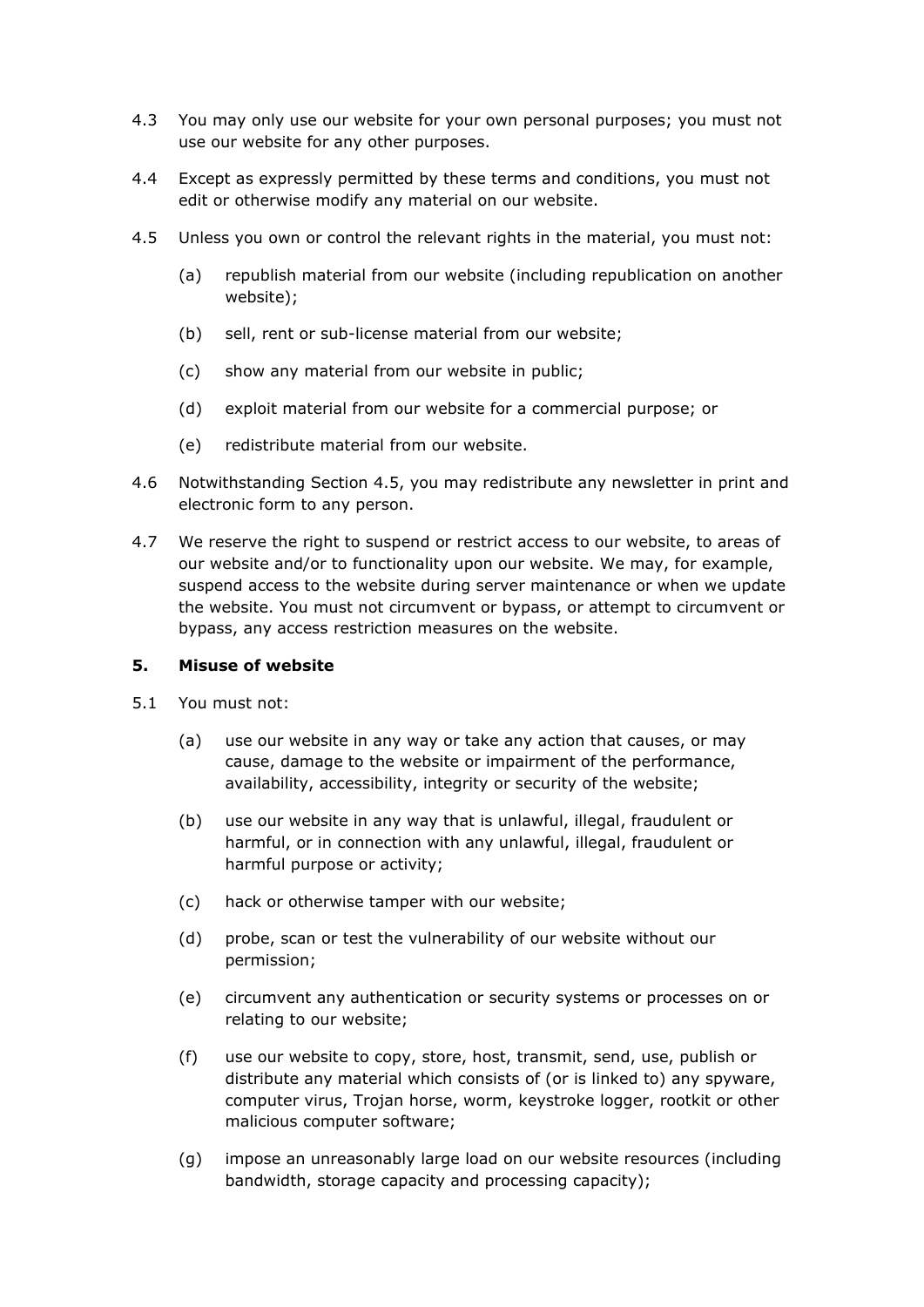- (h) decrypt or decipher any communications sent by or to our website without our permission;
- (i) conduct any systematic or automated data collection activities (including without limitation scraping, data mining, data extraction and data harvesting) on or in relation to our website without our express written consent;
- (j) access or otherwise interact with our website using any robot, spider or other automated means, except for the purpose of search engine indexing;
- (k) use our website except by means of our public interfaces;
- (l) violate the directives set out in the robots.txt file for our website;
- (m) use data collected from our website for any direct marketing activity (including without limitation email marketing, SMS marketing, telemarketing and direct mailing); or
- (n) do anything that interferes with the normal use of our website.
- 5.2 You must not use data collected from our website to contact individuals, companies or other persons or entities, unless it is for your personal use during your stay with us, such as tourist information and enquiries.
- 5.3 You must ensure that all the information you supply to us through our website, or in relation to our website, is true, accurate, current, complete and non-misleading.

# **6. Registration and accounts**

- 6.1 To be eligible for an account on our website under this Section 6, you must be resident or situated in the United Kingdom.
- 6.2 You may register for an account with our website by completing and submitting the account registration form on our website, and clicking on the verification link in the email that the website will send to you.
- 6.3 You must not allow any other person to use your account to access the website.
- 6.4 You must notify us in writing immediately if you become aware of any unauthorised use of your account or booking information.
- 6.5 You must not use any other person's account to access the website, unless you have that person's express permission to do so.

# **7. User login details**

7.1 If you register for an account with our website, you will be asked to choose a user ID and password.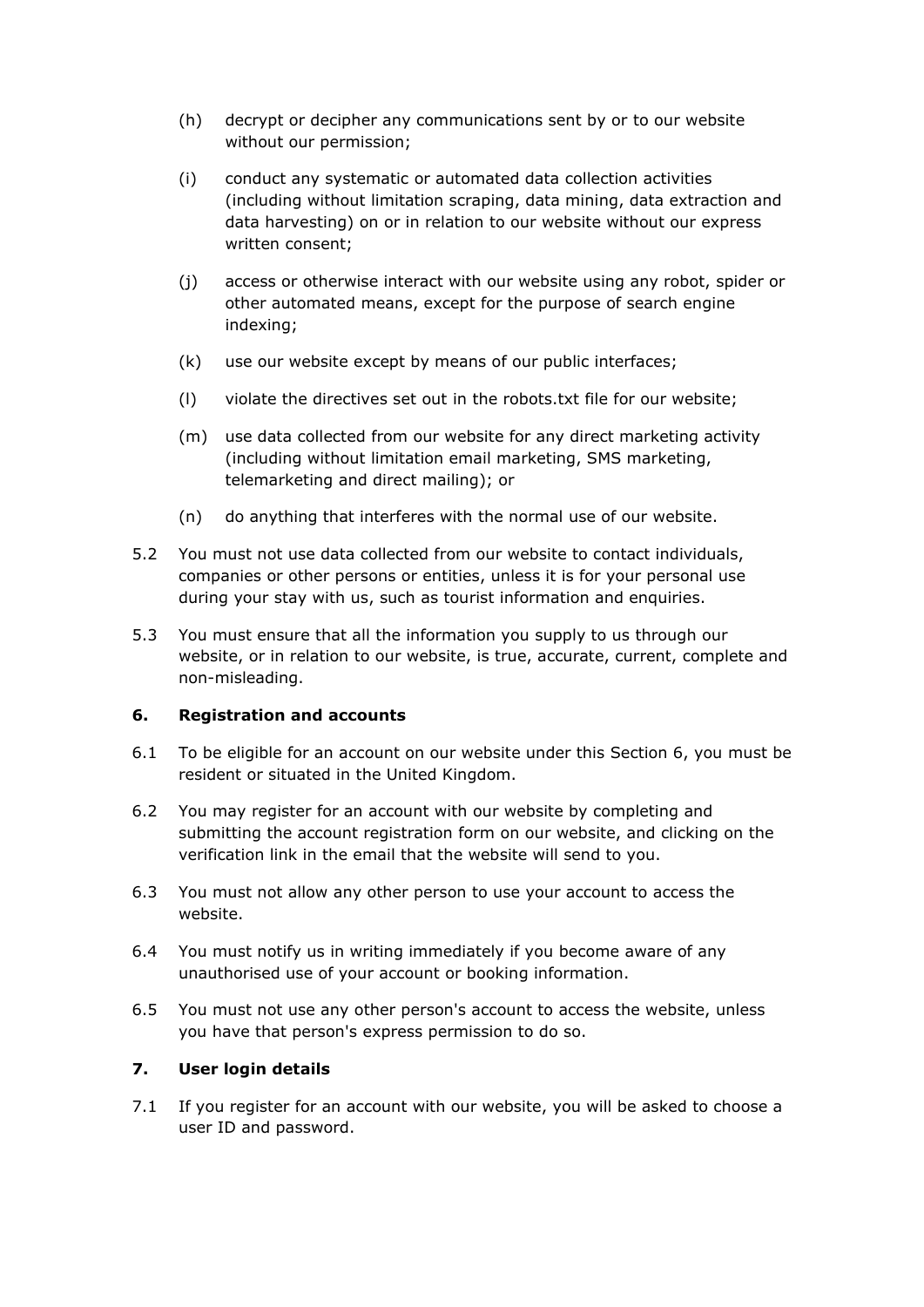- 7.2 Your user ID must not be liable to mislead and must comply with the content rules set out in Section 10; you must not use your account or user ID for or in connection with the impersonation of any person.
- 7.3 You must keep your password confidential.
- 7.4 You must notify us in writing immediately if you become aware of any disclosure of your password.
- 7.5 You are responsible for any activity on our website arising out of any failure to keep your password confidential, and may be held liable for any losses arising out of such a failure.

# **8. Cancellation and suspension of account**

- 8.1 We may:
	- (a) suspend your account;
	- (b) cancel your account; and/or
	- (c) edit your account details,

at any time in our sole discretion with or without notice to you.

- 8.2 We will usually cancel an account if it remains unused for a continuous period of 18 months.
- 8.3 You may cancel your account on our website using your account control panel on the website.

### **9. Our rights to use your content**

- 9.1 In these terms and conditions, "your content" means all works and materials (including without limitation text, graphics, images, audio material, video material, audio-visual material, scripts, software and files) that you submit to us or our website for storage or publication on, processing by, or transmission via, our website.
- 9.2 You grant to us a worldwide, irrevocable, non-exclusive, royalty-free licence to use, reproduce, store, adapt, publish, translate and distribute your content in any existing or future media.
- 9.3 You grant to us the right to sub-license the rights licensed under Section 9.2.
- 9.4 You grant to us the right to bring an action for infringement of the rights licensed under Section 9.2.
- 9.5 You hereby waive all your moral rights in your content to the maximum extent permitted by applicable law; and you warrant and represent that all other moral rights in your content have been waived to the maximum extent permitted by applicable law.
- 9.6 You may edit your content to the extent permitted using the editing functionality made available on our website.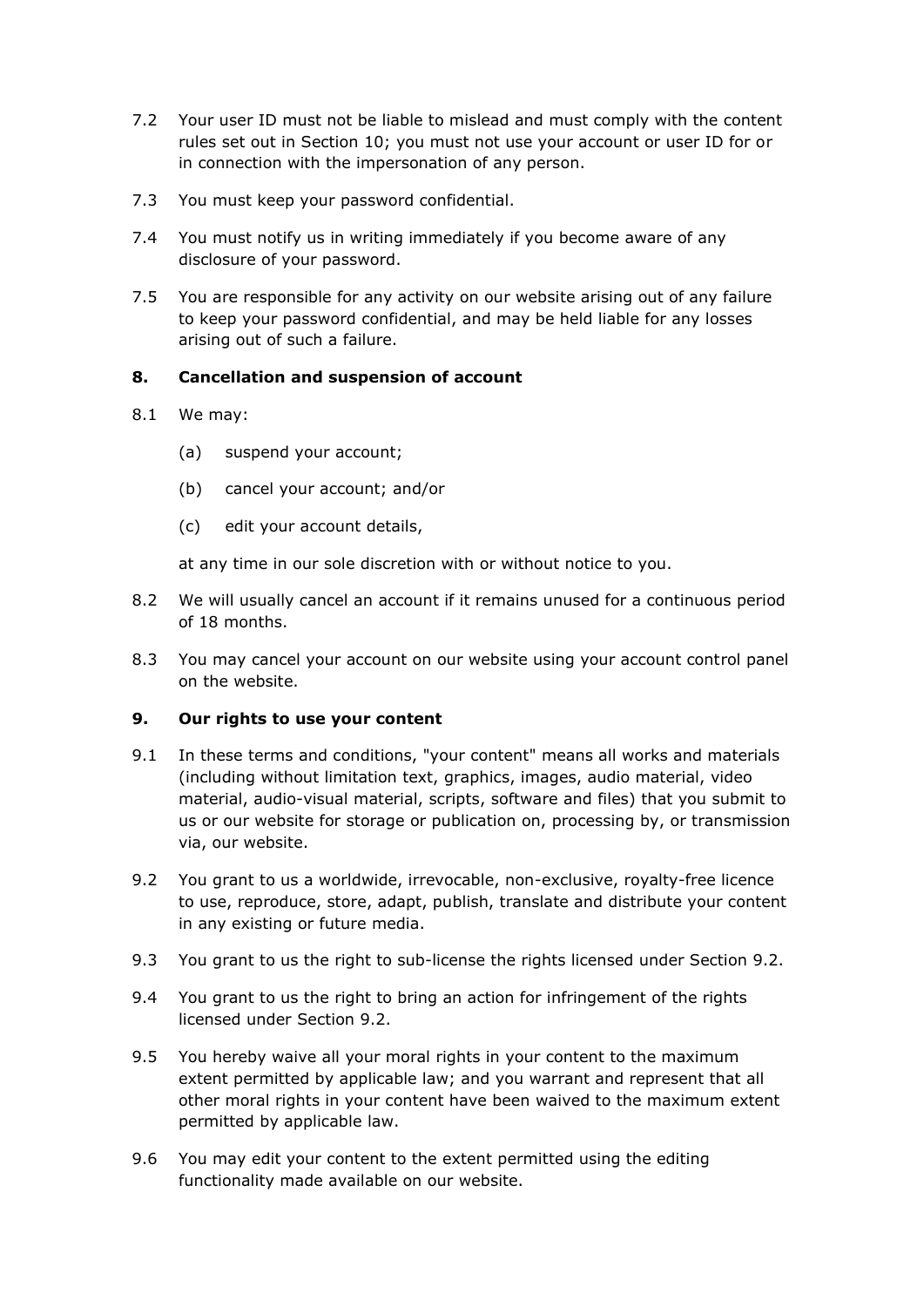9.7 Without prejudice to our other rights under these terms and conditions, if you breach any provision of these terms and conditions in any way, or if we reasonably suspect that you have breached these terms and conditions in any way, we may delete, unpublish or edit any or all of your content.

## **10. Rules about your content**

- 10.1 You warrant and represent that your content will comply with these terms and conditions.
- 10.2 Your content must not be illegal or unlawful, must not infringe any person's legal rights, and must not be capable of giving rise to legal action against any person (in each case in any jurisdiction and under any applicable law).
- 10.3 Your content, and the use of your content by us in accordance with these terms and conditions, must not:
	- (a) be libellous or maliciously false;
	- (b) be obscene or indecent;
	- (c) infringe any copyright, moral right, database right, trade mark right, design right, right in passing off or other intellectual property right;
	- (d) infringe any right of confidence, right of privacy or right under data protection legislation;
	- (e) constitute negligent advice or contain any negligent statement;
	- (f) constitute an incitement to commit a crime, instructions for the commission of a crime or the promotion of criminal activity;
	- (g) be in contempt of any court or in breach of any court order;
	- (h) be in breach of racial or religious hatred or discrimination legislation;
	- (i) be blasphemous;
	- (j) be in breach of official secrets legislation;
	- (k) be in breach of any contractual obligation owed to any person;
	- (l) depict violence in an explicit, graphic or gratuitous manner;
	- (m) be pornographic, lewd, suggestive or sexually explicit;
	- (n) be untrue, false, inaccurate or misleading;
	- (o) consist of or contain any instructions, advice or other information which may be acted upon and could, if acted upon, cause illness, injury or death, or any other loss or damage;
	- (p) constitute spam;
	- (q) be offensive, deceptive, fraudulent, threatening, abusive, harassing, anti-social, menacing, hateful, discriminatory or inflammatory; or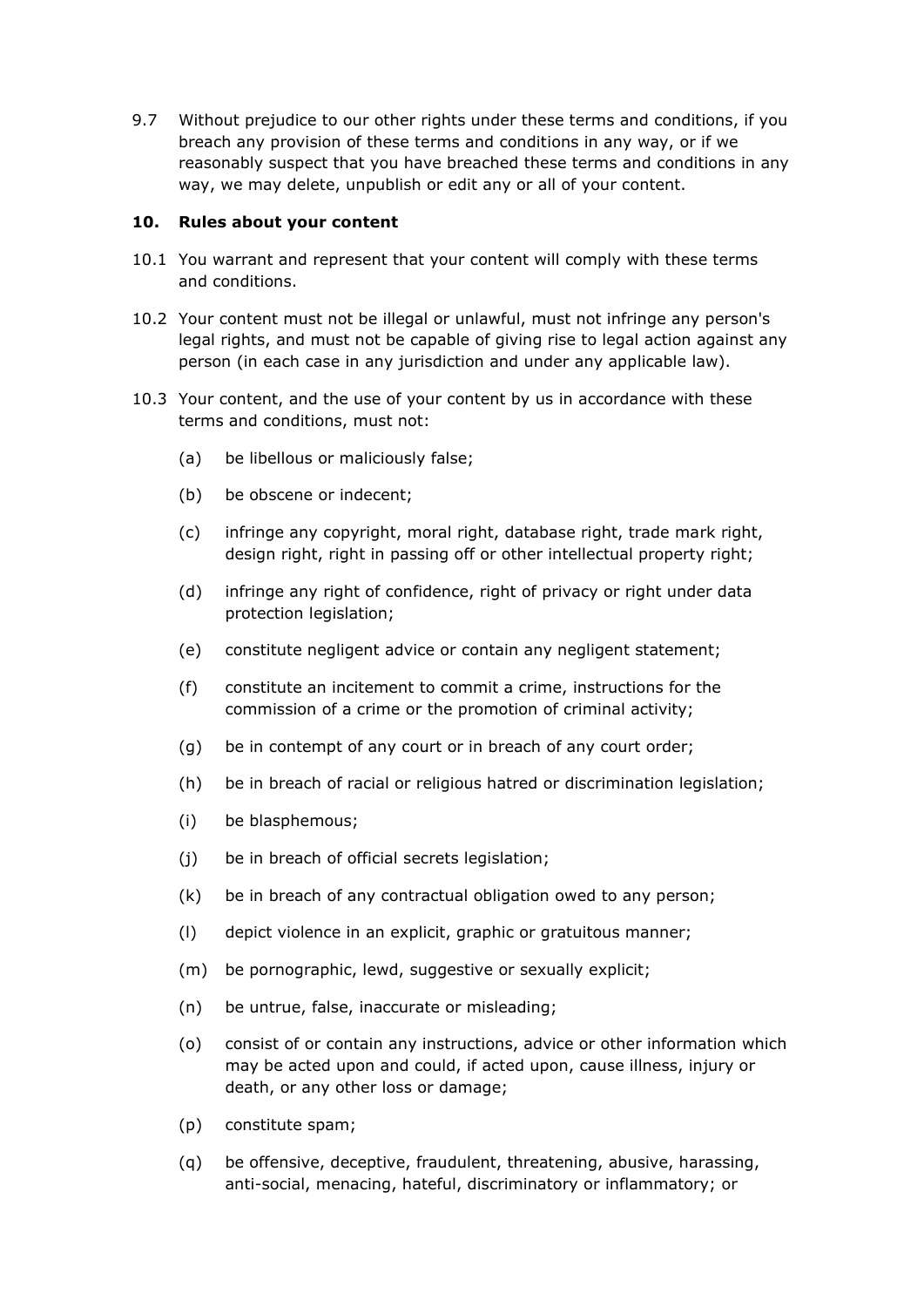(r) cause annoyance, inconvenience or needless anxiety to any person.

## **11. Limited warranties**

- 11.1 We do not warrant or represent:
	- (a) the completeness or accuracy of the information published on our website, or the content if third-party websites via links from our website;
	- (b) that the material on the website is up to date;
	- (c) that the website will operate without fault; or
	- (d) that the website or any service on the website will remain available.
- 11.2 We reserve the right to discontinue or alter any or all of our website services, and to stop publishing our website, at any time in our sole discretion without notice or explanation; and save to the extent expressly provided otherwise in these terms and conditions, you will not be entitled to any compensation or other payment upon the discontinuance or alteration of any website services, or if we stop publishing the website.
- 11.3 To the maximum extent permitted by applicable law and subject to Section 12.1, we exclude all representations and warranties relating to the subject matter of these terms and conditions, our website and the use of our website.

## **12. Limitations and exclusions of liability**

- 12.1 Nothing in these terms and conditions will:
	- (a) limit or exclude any liability for death or personal injury resulting from negligence;
	- (b) limit or exclude any liability for fraud or fraudulent misrepresentation;
	- (c) limit any liabilities in any way that is not permitted under applicable law; or
	- (d) exclude any liabilities that may not be excluded under applicable law.
- 12.2 The limitations and exclusions of liability set out in this Section 12 and elsewhere in these terms and conditions:
	- (a) are subject to Section 12.1; and
	- (b) govern all liabilities arising under these terms and conditions or relating to the subject matter of these terms and conditions, including liabilities arising in contract, in tort (including negligence) and for breach of statutory duty, except to the extent expressly provided otherwise in these terms and conditions.
- 12.3 To the extent that our website and the information and services on our website are provided free of charge, we will not be liable for any loss or damage of any nature.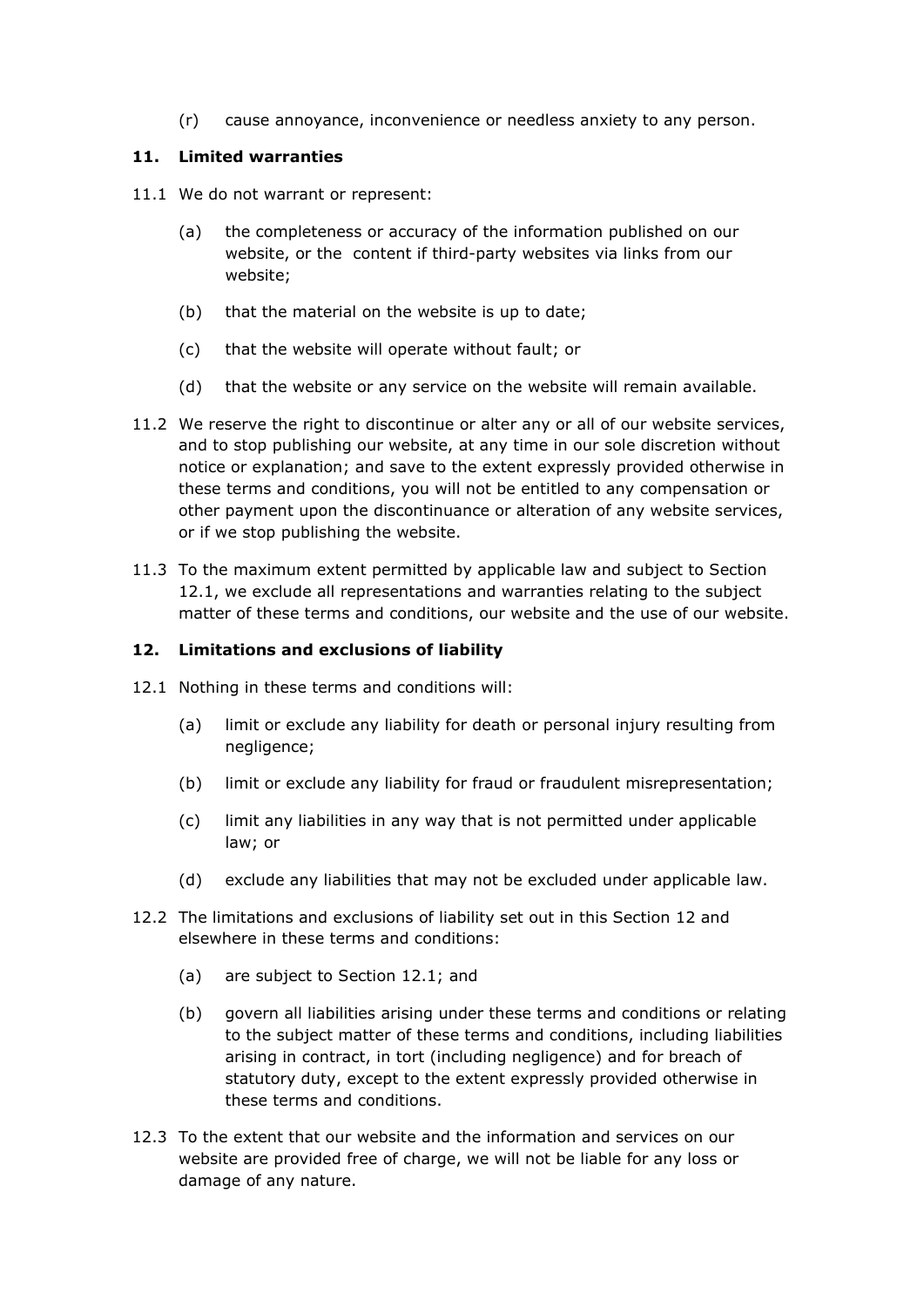- 12.4 We will not be liable to you in respect of any losses arising out of any event or events beyond our reasonable control.
- 12.5 We will not be liable to you in respect of any business losses, including (without limitation) loss of or damage to profits, income, revenue, use, production, anticipated savings, business, contracts, commercial opportunities or goodwill.
- 12.6 We will not be liable to you in respect of any loss or corruption of any data, database or software.
- 12.7 We will not be liable to you in respect of any special, indirect or consequential loss or damage.
- 12.8 You accept that we have an interest in limiting the personal liability of our officers and employees and, having regard to that interest, you acknowledge that we are a limited liability entity; you agree that you will not bring any claim personally against our officers or employees in respect of any losses you suffer in connection with the website or these terms and conditions (this will not, of course, limit or exclude the liability of the limited liability entity itself for the acts and omissions of our officers and employees).

# **13. Breaches of these terms and conditions**

- 13.1 Without prejudice to our other rights under these terms and conditions, if you breach these terms and conditions in any way, or if we reasonably suspect that you have breached these terms and conditions in any way, we may:
	- (a) send you one or more formal warnings;
	- (b) temporarily suspend your access to our website;
	- (c) permanently prohibit you from accessing our website;
	- (d) block computers using your IP address from accessing our website;
	- (e) contact any or all of your internet service providers and request that they block your access to our website;
	- (f) commence legal action against you, whether for breach of contract or otherwise; and/or
	- (g) suspend or delete your account on our website.
- 13.2 Where we suspend or prohibit or block your access to our website or a part of our website, you must not take any action to circumvent such suspension or prohibition or blocking (including without limitation creating and/or using a different account).

## **14. Variation**

- 14.1 We may revise these terms and conditions from time to time.
- 14.2 The revised terms and conditions shall apply to the use of our website from the date of publication of the revised terms and conditions on the website,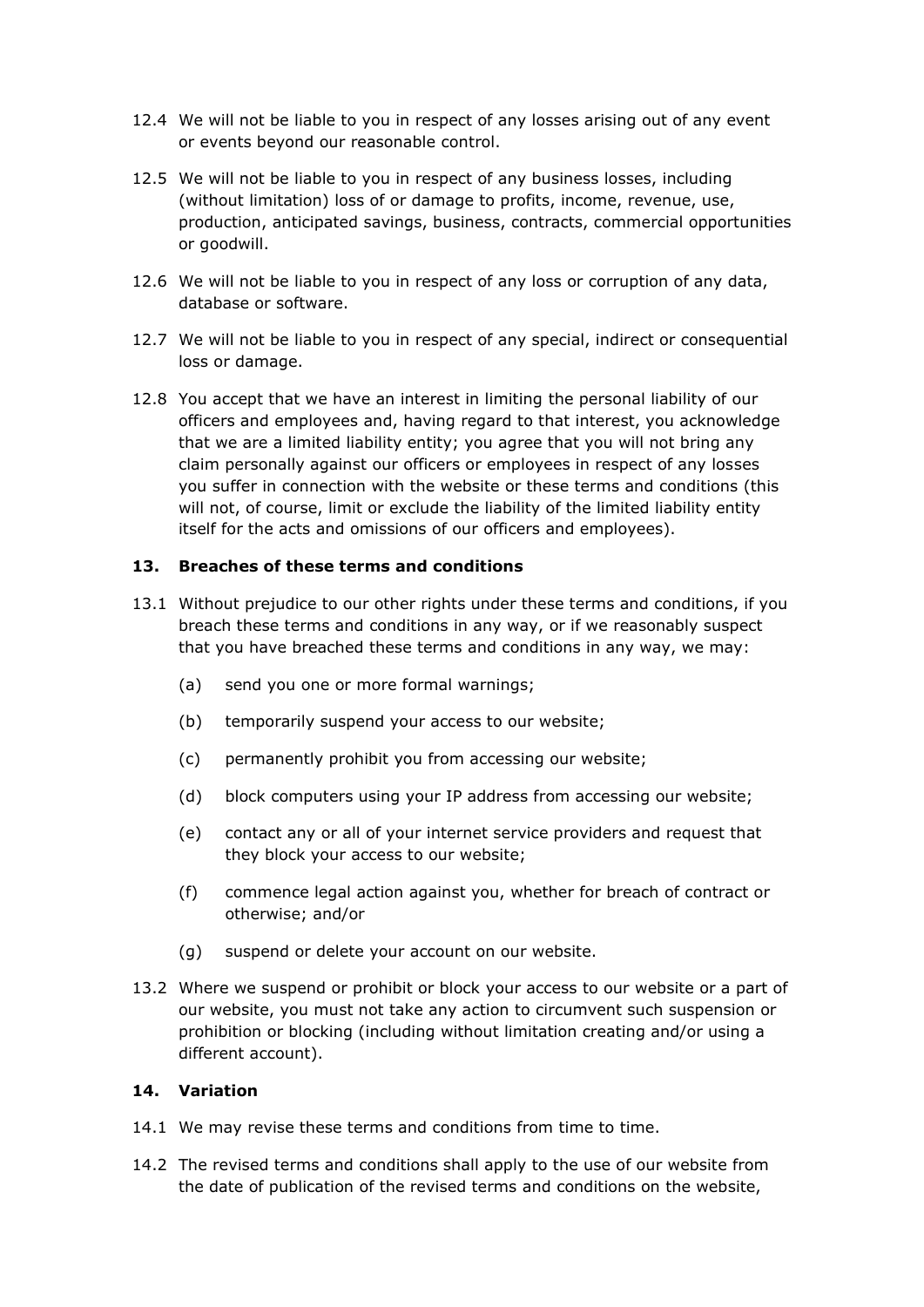and you hereby waive any right you may otherwise have to be notified of, or to consent to, revisions of these terms and conditions.

14.3 If you have given your express agreement to these terms and conditions, we will ask for your express agreement to any revision of these terms and conditions; and if you do not give your express agreement to the revised terms and conditions within such period as we may specify, we will disable or delete your account on the website, and you must stop using the website.

# **15. Assignment**

- 15.1 You hereby agree that we may assign, transfer, sub-contract or otherwise deal with our rights and/or obligations under these terms and conditions.
- 15.2 You may not without our prior written consent assign, transfer, sub-contract or otherwise deal with any of your rights and/or obligations under these terms and conditions.

## **16. Severability**

- 16.1 If a provision of these terms and conditions is determined by any court or other competent authority to be unlawful and/or unenforceable, the other provisions will continue in effect.
- 16.2 If any unlawful and/or unenforceable provision of these terms and conditions would be lawful or enforceable if part of it were deleted, that part will be deemed to be deleted, and the rest of the provision will continue in effect.

### **17. Third party rights**

- 17.1 A contract under these terms and conditions is for our benefit and your benefit, and is not intended to benefit or be enforceable by any third party.
- 17.2 The exercise of the parties' rights under a contract under these terms and conditions is not subject to the consent of any third party.

### **18. Entire agreement**

18.1 Subject to Section 12.1, these terms and conditions, together with our GDPR, privacy and cookies policy, shall constitute the entire agreement between you and us in relation to your use of our website and shall supersede all previous agreements between you and us in relation to your use of our website.

### **19. Law and jurisdiction**

- 19.1 These terms and conditions shall be governed by and construed in accordance with English law.
- 19.2 Any disputes relating to these terms and conditions shall be subject to the exclusive jurisdiction of the courts of England.

# **20. Statutory and regulatory disclosures**

**21. Our details**